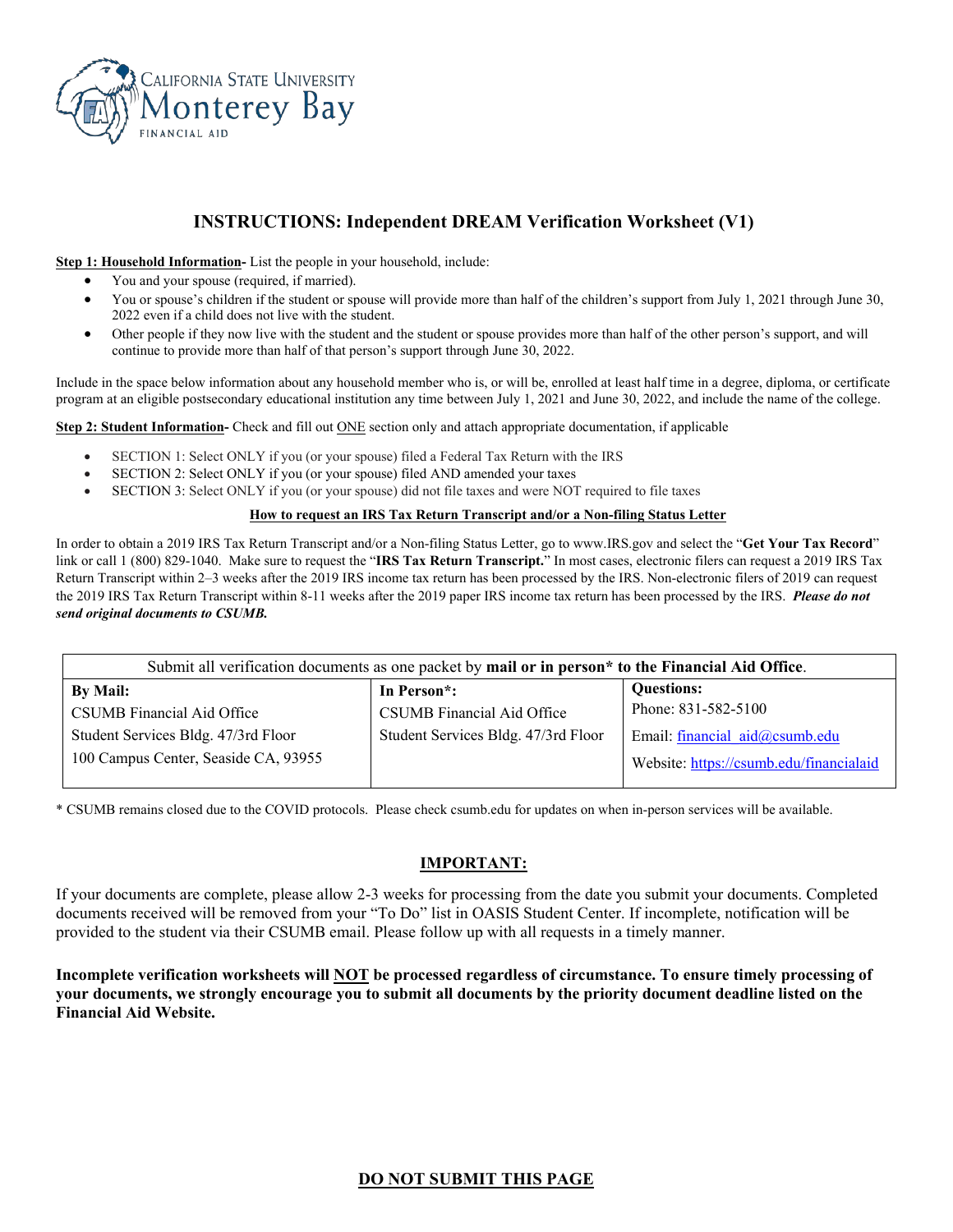| Last Name     | First Name                                  | M.I. | OASIS Student I.D. (000-000-000) |
|---------------|---------------------------------------------|------|----------------------------------|
| FINANCIAL AID | California State University<br>Monterey Bay |      | For office use only              |
|               |                                             |      |                                  |

## **2021-2022 Independent DREAM Verification Worksheet (V1)**

Your 2021-2022 Dream Act Application was selected for review in a process called Verification. The law states that before awarding State Grants or other institutional aid, the Financial Aid Office must confirm the information you reported on your Dream Act Application. To verify that you provided correct information, the Financial Aid Office will compare your Dream Act Application with the information on this worksheet and all other requested documents. If there are differences, your application may need to be corrected. *If you have an unusual circumstance where you were granted a filing extension, are a victim of identity theft, or filed a Non-IRS Income Tax Return, please contact the Financial Aid Office before completing this form.*

 **SUBMIT COMPLETED** worksheet and required attachments to the Financial Aid Office by the **priority document deadline** listed on the Financial Aid Website: **<https://csumb.edu/financialaid>**

### **STEP 1: Household Information**

List the people in your household, include:

- You and your spouse (required, if married).
- You or spouse's children if the student or spouse will provide more than half of the children's support from July 1, 2021 through June 30, 2022, even if a child does not live with the student.
- Other people if they now live with the student and the student or spouse provides more than half of the other person's support, and will continue to provide more than half of that person's support through June 30, 2022.

Include in the space below information about any household member who is, or will be, enrolled at least half time in a degree, diploma, or certificate program at an eligible postsecondary educational institution any time between July 1, 2021 and June 30, 2022, and include the name of the college.

| <b>Full Legal Name</b> | Age | <b>Relationship to Student</b> | <b>College for 2021-2022</b> | Will be Enrolled at<br><b>Least Half-Time</b> |
|------------------------|-----|--------------------------------|------------------------------|-----------------------------------------------|
|                        |     | Self                           | <b>CSUMB</b>                 | Yes                                           |
|                        |     |                                |                              |                                               |
|                        |     |                                |                              |                                               |
|                        |     |                                |                              |                                               |
|                        |     |                                |                              |                                               |
|                        |     |                                |                              |                                               |
|                        |     |                                |                              |                                               |
|                        |     |                                |                              |                                               |
|                        |     |                                |                              |                                               |

**Please do NOT leave this section blank.**